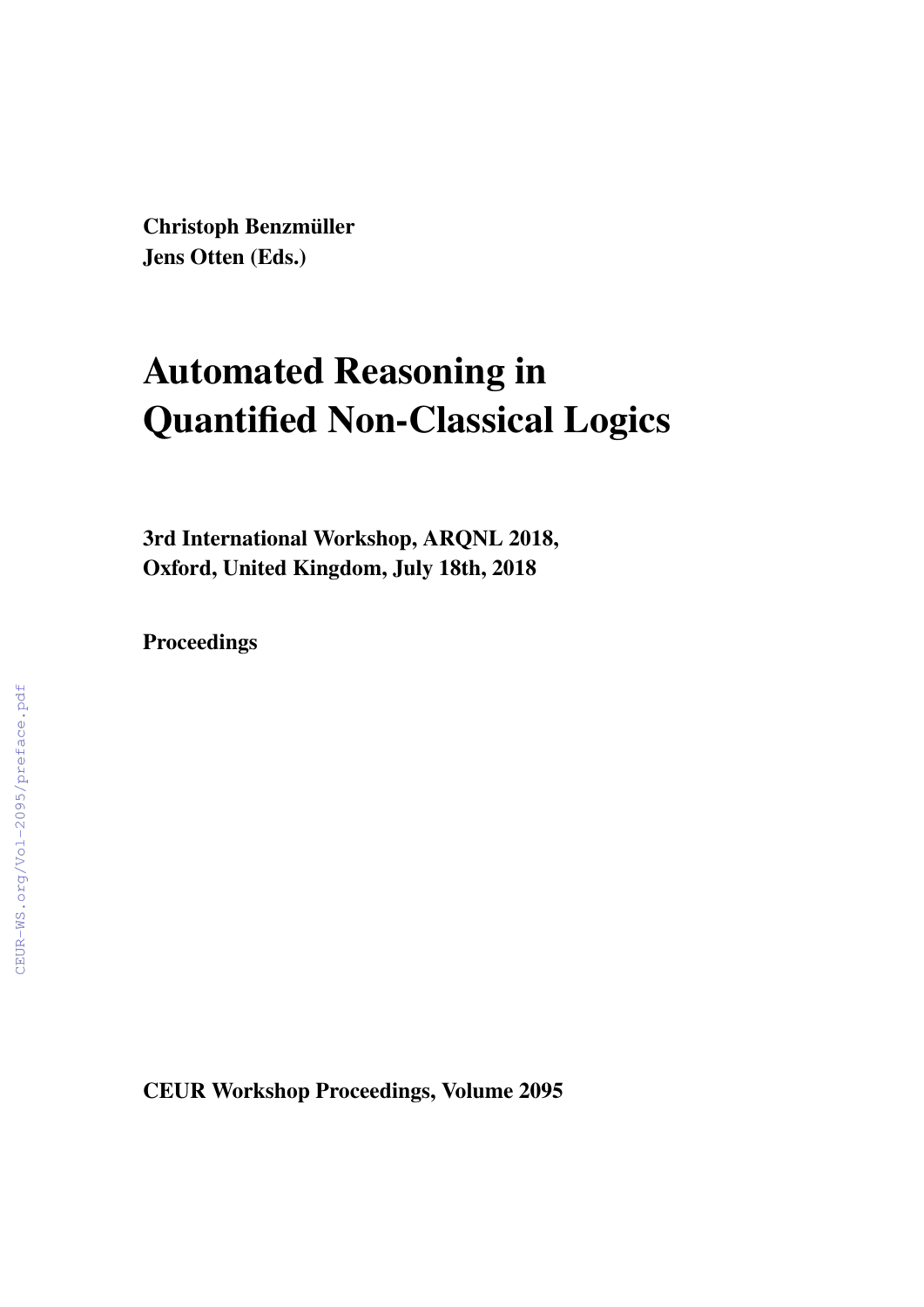## Preface

This volume contains the proceedings of the Third International Workshop on Automated Reasoning in Quantified Non-Classical Logics (ARQNL 2018), held July 18th, 2018, in Oxford, United Kingdom. The workshop was affiliated and co-located with the International Joint Conference on Automated Reasoning (IJCAR 2018), which was part of the Federated Logic Conference (FLoC 2018). The aim of the ARQNL 2018 Workshop has been to foster the development of proof calculi, automated theorem proving (ATP) systems and model finders for all sorts of quantified non-classical logics. The ARQNL workshop series provides a forum for researchers to present and discuss recent developments in this area.

Non-classical logics — such as modal logics, conditional logics, intuitionistic logic, description logics, temporal logics, linear logic, multivalued logic, dynamic logic, deontic logic, fuzzy logic, paraconsistent logic, relevance logic, free logic, natural logic — have many applications in AI, Computer Science, Philosophy, Linguistics, and Mathematics. Hence, the automation of proof search in these logics is a crucial task. For many propositional non-classical logics there exist proof calculi and ATP systems. But proof search is significantly more difficult than in classical logic. For first-order and higher-order non-classical logics the mechanization and automation of proof search is even more difficult. Furthermore, extending existing nonclassical propositional calculi, proof techniques and implementations to quantified logics is often not straightforward. As a result, for most quantified non-classical logics there exist no or only few (efficient) ATP systems. It is in particular the aim of the ARQNL workshop series to initiate and foster practical implementations and evaluations of such ATP systems for non-classical logics.

The ARQNL 2018 Workshop received eight paper submissions. Each paper was reviewed by at least three referees, and following an online discussion, six research papers were selected to be included in the proceedings. The ARQNL 2018 Workshop also included invited talks by Larry Moss and Giles Reger. Additionally, one research paper was selected for presentation at the workshop.

We would like to sincerely thank the invited speakers and all authors for their contributions. We would also like to thank the members of the Program Committee of ARQNL 2018 for their professional work in the review process. Furthermore, we would like to thank the IJCAR Workshop Chair Alberto Griggio and the Organizing Committee of FLoC 2018. Finally, many thanks to all active participants of the ARQNL 2018 Workshop.

Luxembourg and Oslo, July 2018 Christoph Benzmüller Jens Otten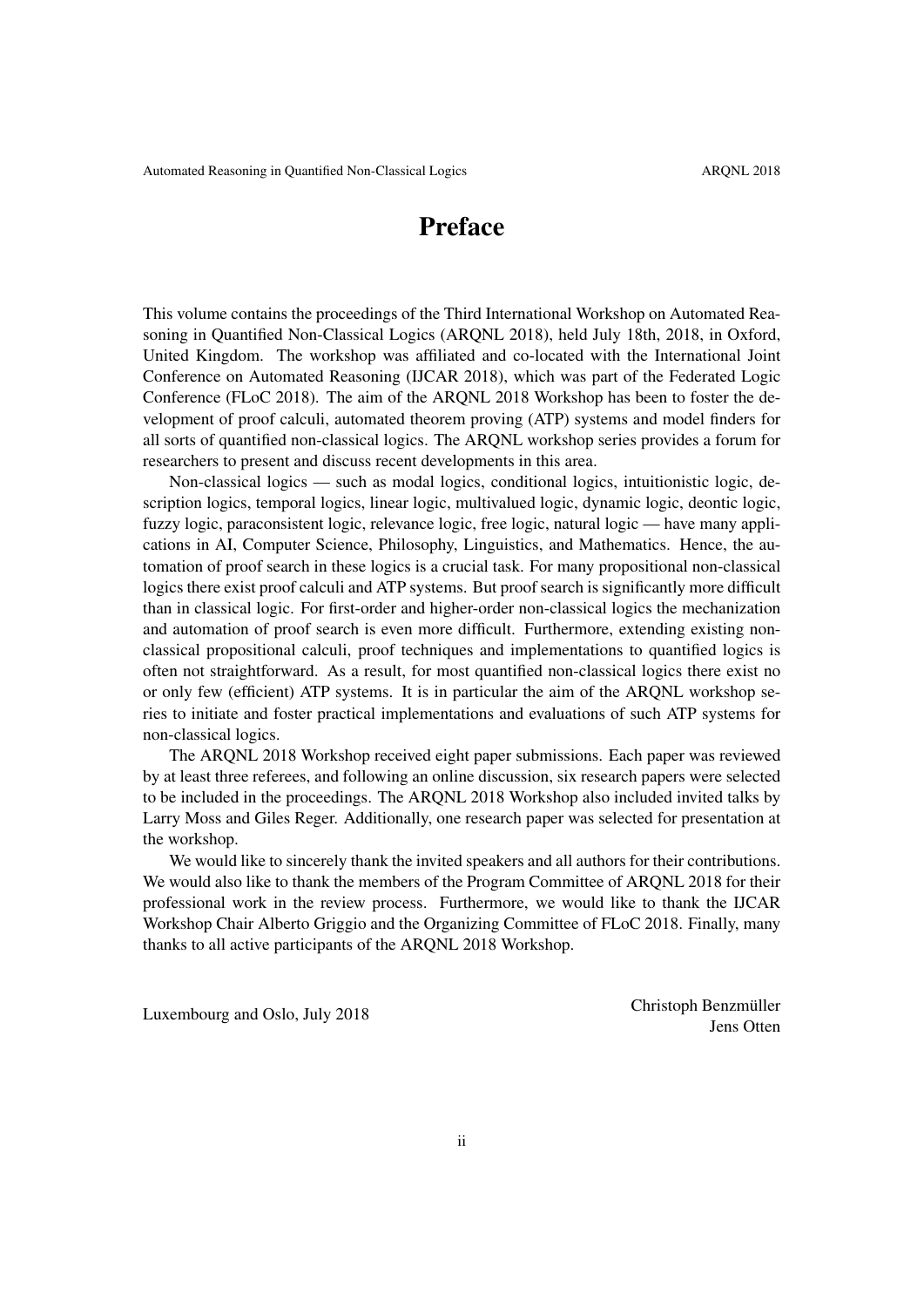# **Organization**

#### Program Committee

| Christoph Benzmüller     | University of Luxembourg & FU Berlin, Germany – co-chair |
|--------------------------|----------------------------------------------------------|
| José Luiz Fiadeiro       | Royal Holloway University of London                      |
| Marcelo Finger           | University of São Paulo, Brazil                          |
| Didier Galmiche          | Université de Lorraine - LORIA, France                   |
| Rajeev Goré              | The Australian National University, Australia            |
| Andreas Herzig           | <b>IRIT-CNRS</b> , France                                |
| Sven Linker              | University of Liverpool, UK                              |
| Aniello Murano           | Università di Napoli "Federico II", Italy                |
| Hans De Nivelle          | Nazarbayev University, Kazakhstan                        |
| Jens Otten               | University of Oslo, Norway – co-chair                    |
| Valeria De Paiva         | Nuance Communications, UK                                |
| Xavier Parent            | University of Luxembourg, Luxembourg                     |
| Revantha Ramanayake      | Vienna University of Technology, Austria                 |
| Giselle Reis             | Carnegie Mellon University, Qatar                        |
| Leila Ribeiro            | Universidade Federal do Rio Grande do Sul, Brazil        |
| Bruno Woltzenlogel Paleo | Vienna University of Technology, Austria                 |
|                          |                                                          |

## Workshop Chairs

Christoph Benzmüller University of Luxembourg (and Freie Universitat Berlin) ¨ Avenue de l'Université, L-4365 Esch-sur-Alzette, Luxembourg E-mail: christoph.benzmueller@uni.lu

Jens Otten University of Oslo PO Box 1080 Blindern, 0316 Oslo, Norway E-mail: jeotten@ifi.uio.no